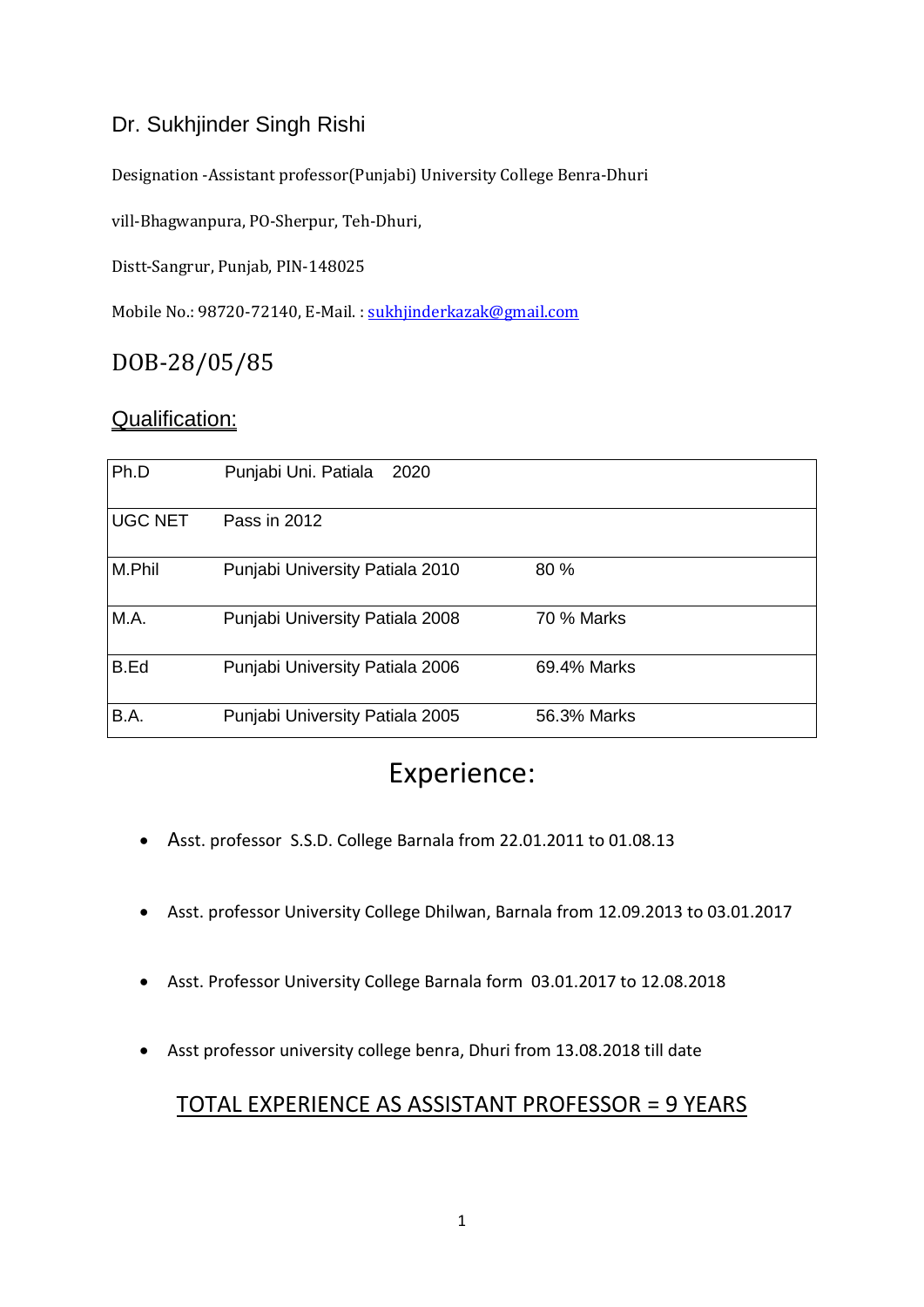#### Conferences and seminar attended

- 2nd World Punjabi Conferences
- 28th International Punjabi Development Conference
- 5th Sarab Bharti Punjabi Conference
- 32th International Punjabi Development Conference
- 72th Indian History Congress at Punjabi University, Patiala
- Seminar at Punjabi University College, Mansa
- National seminar at Indira Gandhi centre for arts, new delhi
- National seminal at khalsa college Patiala

## Reserch Papers and articals ( presented / published)

- 1."**ੰ ਜਾਫੀ ਰਸਭਾਂ ਦਾ ਫਦਲਦਾ ਭੁਹਾਂਦਰਾ**" research paper presented in 32th International Punjabi Development Conference, at Punjabi university Patiala.
- "**Higher Education and Punjabi Language**" research paper presented in one day National Seminar by Bhartiya Shikshan mandal In Collaboration with Khalsa College, Patiala.
- "**ਰਸਭਾਂ ਦੀ ਸਭਾਜਜਕ ਭਹੱ ਤਤਾ**" presented in National Seminar at Punjabi University College, Mansa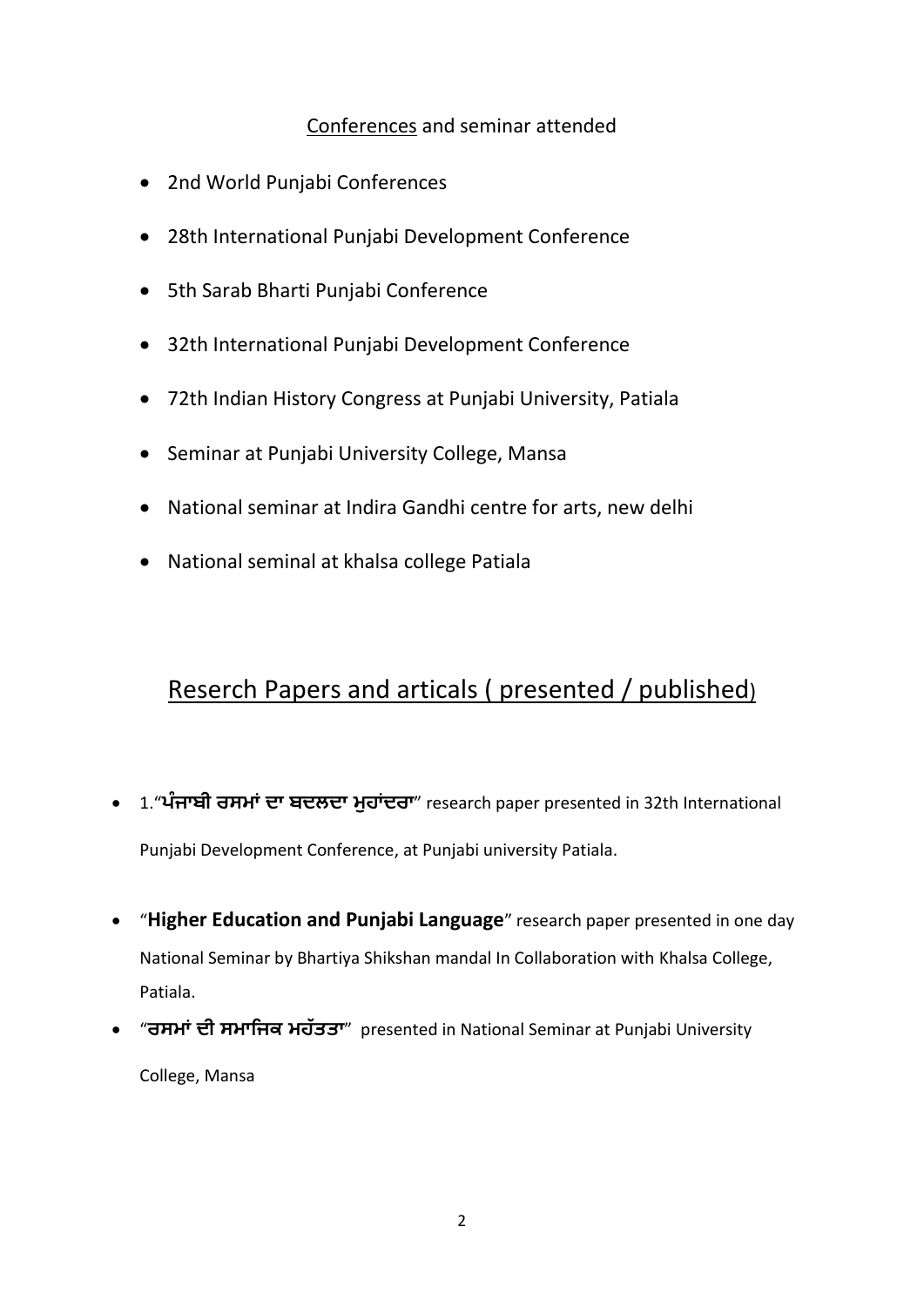- "**ਜਿਆਹ ਸਭੇਂਦੀਆਂ ਹਭਲਾਿਰ ਰਸਭਾਂ**" a research paper published in a peer reviewed Punjabi research journal 'Anhad'. ISSN 2516-9009.
- " **ਸ਼੍ਰੀ ਗੁਰੂਗਰੰ ਥ ਸਾਜਹਫ ਜਿਚ ਬਾਰਤ ਫਧ**" research paper present in seminar organized by Bhai Mani Singh Gurmat Sodh and Adhiyan Sansthan Trust. On 22 sep 2018 at indira Gandhi Centre For Arts, New Delhi.
- "**ਬਾਰਤੀ ਰਾਜਨੀਤੀ ਦਾ ਅਜਾਤ ਸ਼੍ੱ ਤਰੂ**: **ਅਟਲ ਜਫਹਾਰੀ ਿਾਜਾਈ**" article published in Punjabi journal 'yug bodh'
- "ਭਾਰਤੀ ਅਤੇ ਸੈਮੇਟਿਕ ਫਲਸਫਾ: ਕੁਝ ਸ਼ਬਦਾਂ ਦੇ ਸੰਦਰਭ ਵਿਚ" " article published in Punjabi journal 'yug bodh'
- **ਭਾਨਿੀ ਪਲਸਪਦਾ ਰਗਟਾਿਾ** 'article published in 'Punjabi Jagran' newspaper, Sunday supplement 10 feburary 2019, page-2
- "**ੰ ਜਾਫ ਦਾ ਇਜਤਹਾਜਸਕ ਅਤਬੂਗਜਲਕ ਭੁਹਾਂਦਰਾ**" article published in Punjabi journal 'yug bodh'
- "**ਸਾਂਝ**" a Punjabi creative story published in reputed Punjabi megzine 'MUHANDRA' (series 43)
- "**ਚੜਦੇ ਅਤੇ ਲਹਿੰਦੇ ਪੰਜਾਬ ਵਿਚ ਝੰਡ ਦੀ ਰਸਮ**" research paper published in ugc approved Punjabi magazine 'Ajoke Shilalekh' (april-june 2019)
- Article "**ਬਾਰਤੀ ਰਾਜਨੀਤੀ ਦਾ ਅਜਾਤ ਸ਼੍ੱ ਤਰੂ**: **ਅਟਲ ਜਫਹਾਰੀ ਿਾਜਾਈ**" has been republished in "Jagbani" Aug,16,2019.

[https://jagbani.punjabkesari.in/meri-awaz-suno/news/indian-politics-](https://jagbani.punjabkesari.in/meri-awaz-suno/news/indian-politics--atal-bihari-vajpayee-1131755) [atal-bihari-vajpayee-1131755](https://jagbani.punjabkesari.in/meri-awaz-suno/news/indian-politics--atal-bihari-vajpayee-1131755)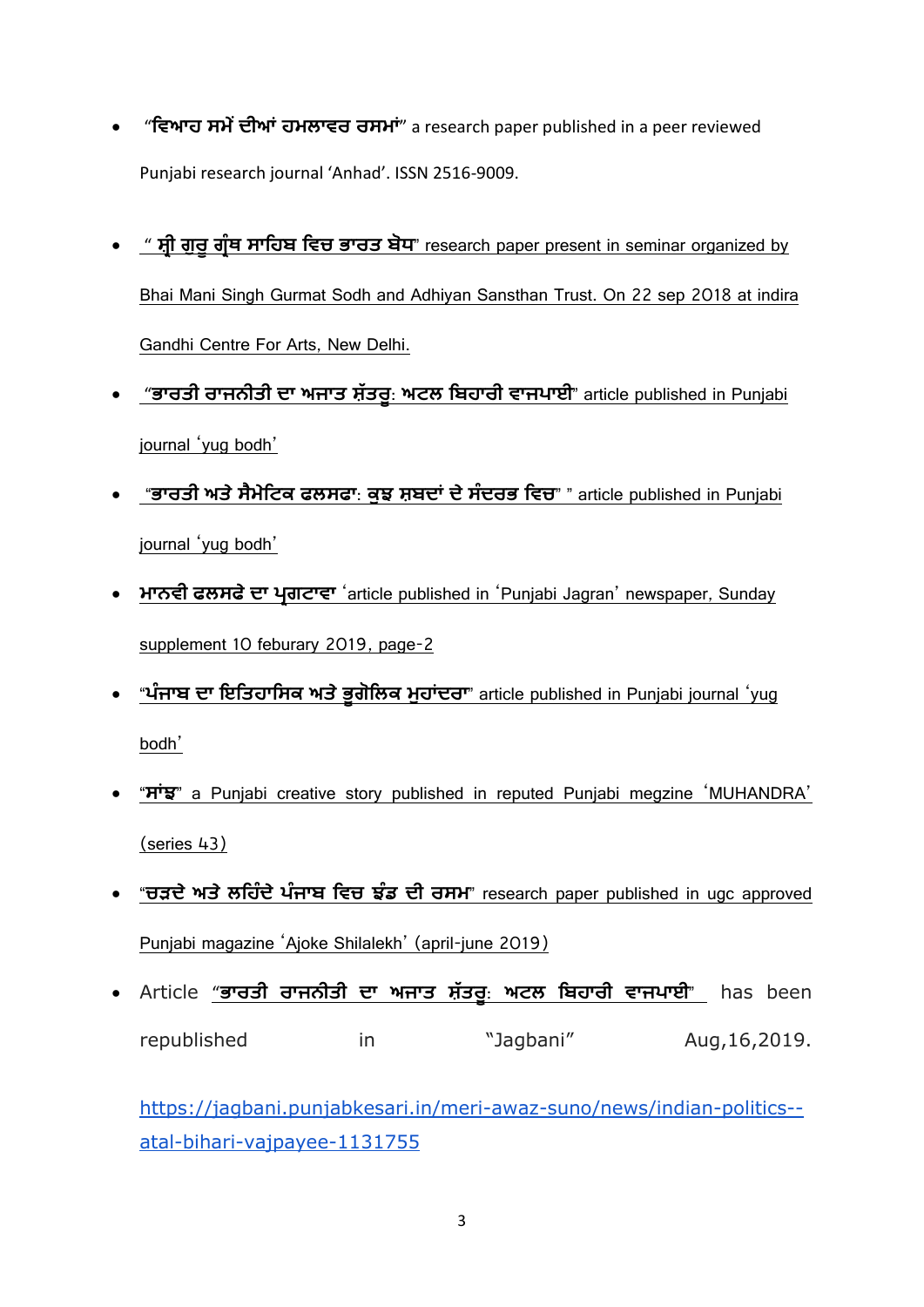- "**ਜਤਰੰ ਗਦੀ ਅਨੋ ਖੀ ਦਾਸਤਾਨ**" Punjabi article has been published in "Punjabi Jagran" news paper (10-09-2019) page no-6
- नानक वाणी में आदर्श जीवन कला hindi article published in Hindi journal 'pathik sandesh'

## Invited talk

- 'ੰ ਜਾਬੀ ਰਸਮਾਂ' as resourse person in nss camp at University College Dhilwan [ 2018 ]
- "ਵਿਦਿਆਰਥੀ ਦੇ ਸਰਵਪੱਖੀ ਵਿਕਾਸ ਵਿਚ ਅਧਿਆਪਕ ਦਾ ਯੋਗਦਾਨ" a seminar organized by "vidya bharti" "Akhil bhartiya shikshan sansthan" at svm Barnala 2018.
- "ਪੰਜਾਬੀ ਸੱਭਿਆਚਾਰ ਅਤੇ ਲੋਕ ਖੇਡਾਂ" a work shop organized by vidya bharti on moral education at svm tapa, Barnala
- "ਪੰਜਾਬੀ ਭਾਸ਼ਾ ਦੀ ਸਮਕਾਲੀ ਦਸ਼ਾ" a seminar organized by university college barnala on international mother tongue day
- "ਅਧਿਆਪਨ ਇਕ ਕਰਮ ਹੈ ਕਿੱਤਾ ਨਹੀਂ" (as resource person) a workshop organized by vidya bharti at Malerkotla
- "ਵਿਦਿਆਰਥੀਆਂ ਵਿਚ ਨੈਤਿਕਤਾ ਦਾ ਵਿਕਾਸ ਕਿਵੇਂ" annual function of sarvhitkari sen sec school BhiKhi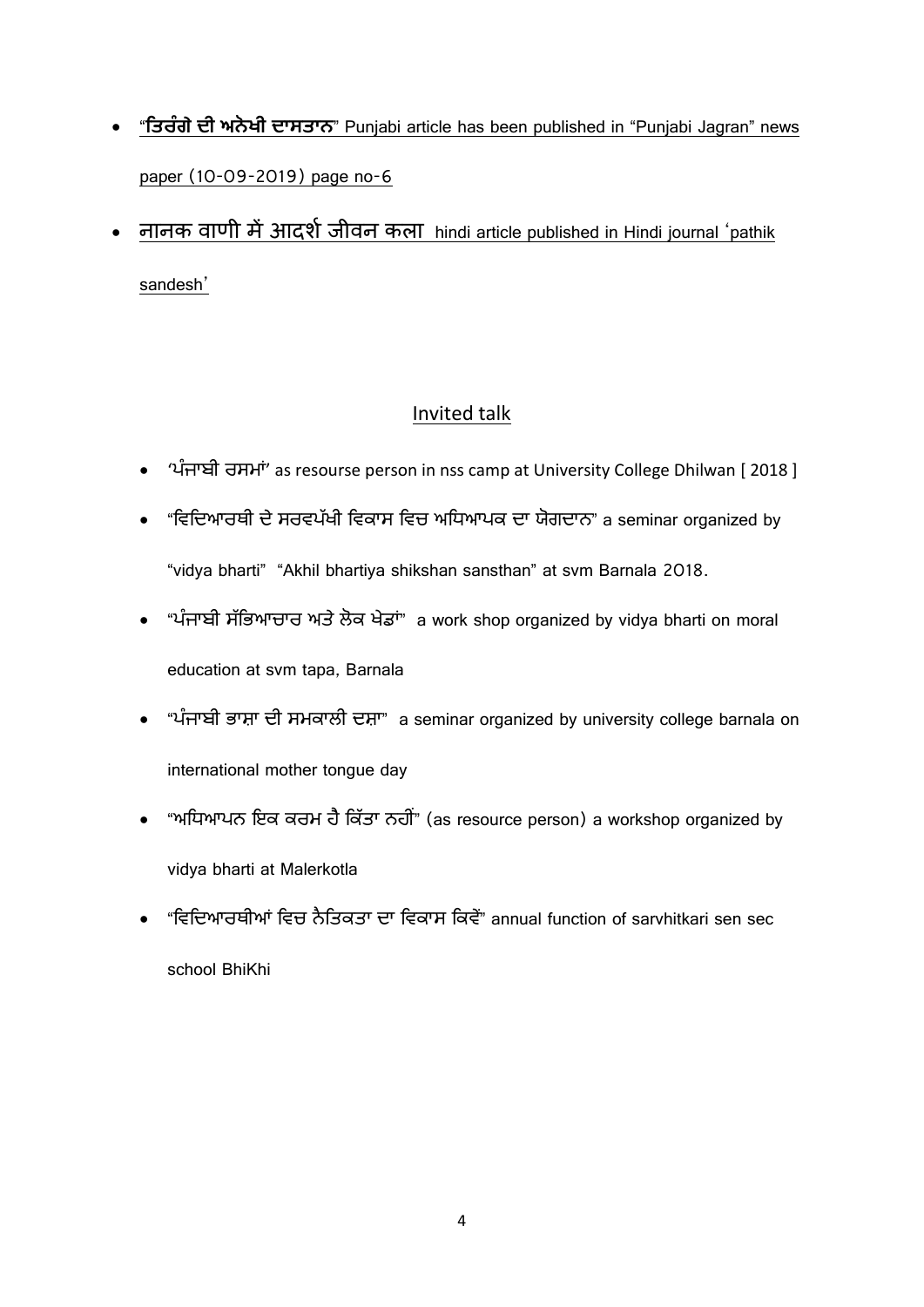### NSS:-

- Three years NSS Programme Officer at University College Dhilwan
- Three 'seven day' nss camp organize as camp commandant
- One 10 Days NSS Camp as volunteer

#### **Ncc**

- Four year ncc cadet enrolment in 19 pb battalion
- (B) Certificate in NCC {national cadet corps}
- (C) Certificate in NCC {national cadet corps}
- Two CATC NCC ten days Camp in 19 Punjab Battalion Ludhiana

## Member.

- Komantri Punjabi ilam
- Punjabi Sahit sabha (sekhon) sherpur unit

#### Workshops attended

- Nss empanelled training (5day training for nss programme officer) at Punjabi university Patiala
- Panjab University chandigarh (Department of Hindi) in collaboration with ICSSR organized a one day National Workshop on "Role of Shri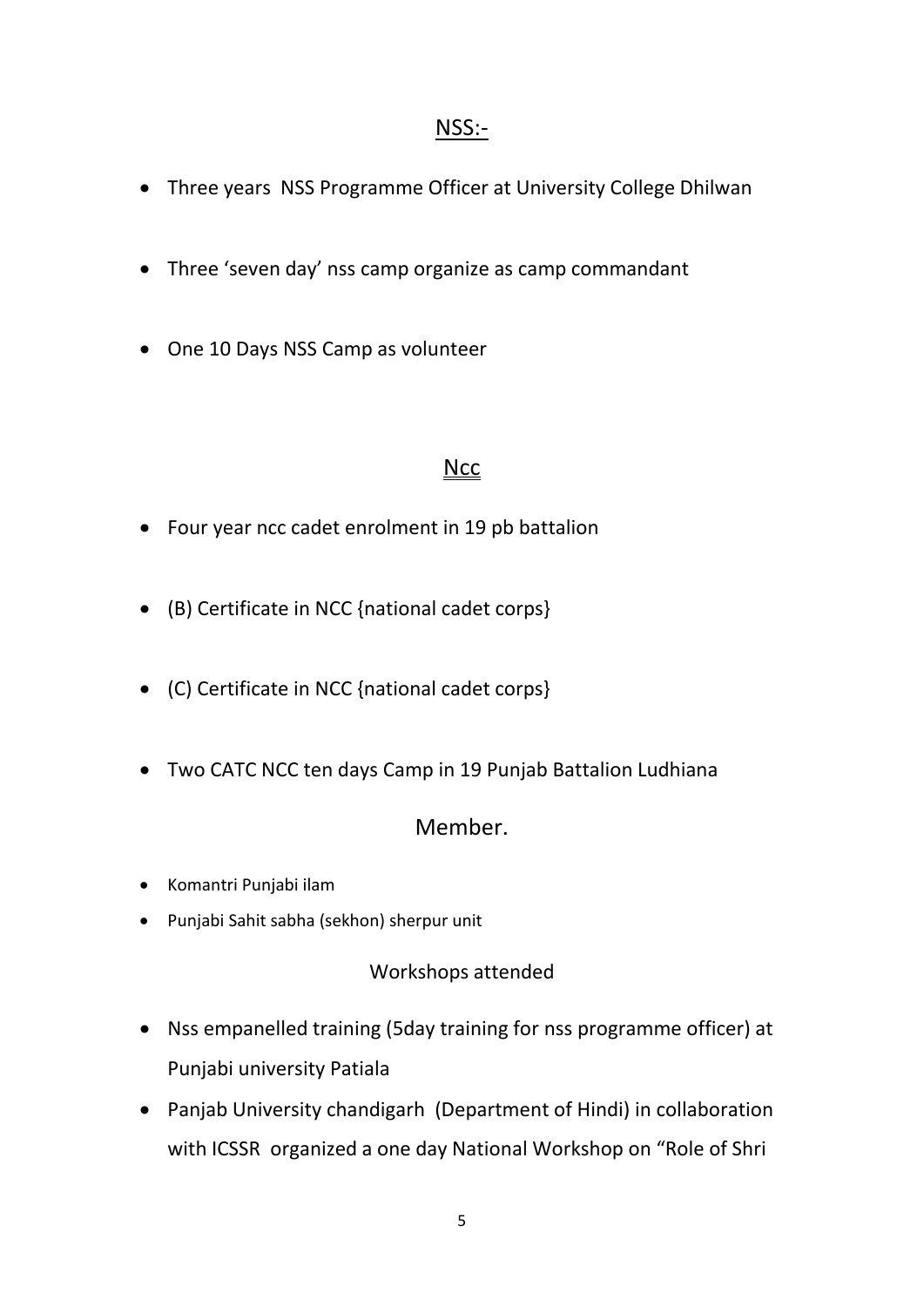Guru Nanak in shaping Society, Literature and Spirituality" on November 16, 2019 at Punjab University Chandigarh

### **Other**

- First Rank in Punjabi University Patiala Punjabi Dept. PHD Entrance Test [2012]
- Two time Certificate of Merit Holder from Gov. College Malerkotla 2007,2008 for top in college
- 7th in Punjabi University Patiala M.A Punjabi over all Merit List)
- Participation in Youth Festival (2005) in Geet Gazal Competition
- Three years Experience as Red Ribbon Nodel Officer at University College Barnala

### POSITIONS OF RESPONSIBILITY

- Centre suprentendent : Punjabi university Patiala exams (dec 2013)
- Centre suprentendent; Punjabi university Patiala exams 2014
- Centre suprentendent Punjabi university Patiala exams 2015
- Centre suprentendent Punjabi university Patiala exams 2018
- Deputy supdt Govt Mahindra college (april 2012)
- Assistant controller examination university college barnala-2018
- Member flying squid in Punjabi university exams 2012
- Nodel officer :- job fair organized by sangrur district administration and Punjab government at university college benra-dhuri
- Nodel officer :- red ribbon club youth services department Punjab  $\{$ 2016,17,18 }
- Youth coordinator :- university college barnala-2018